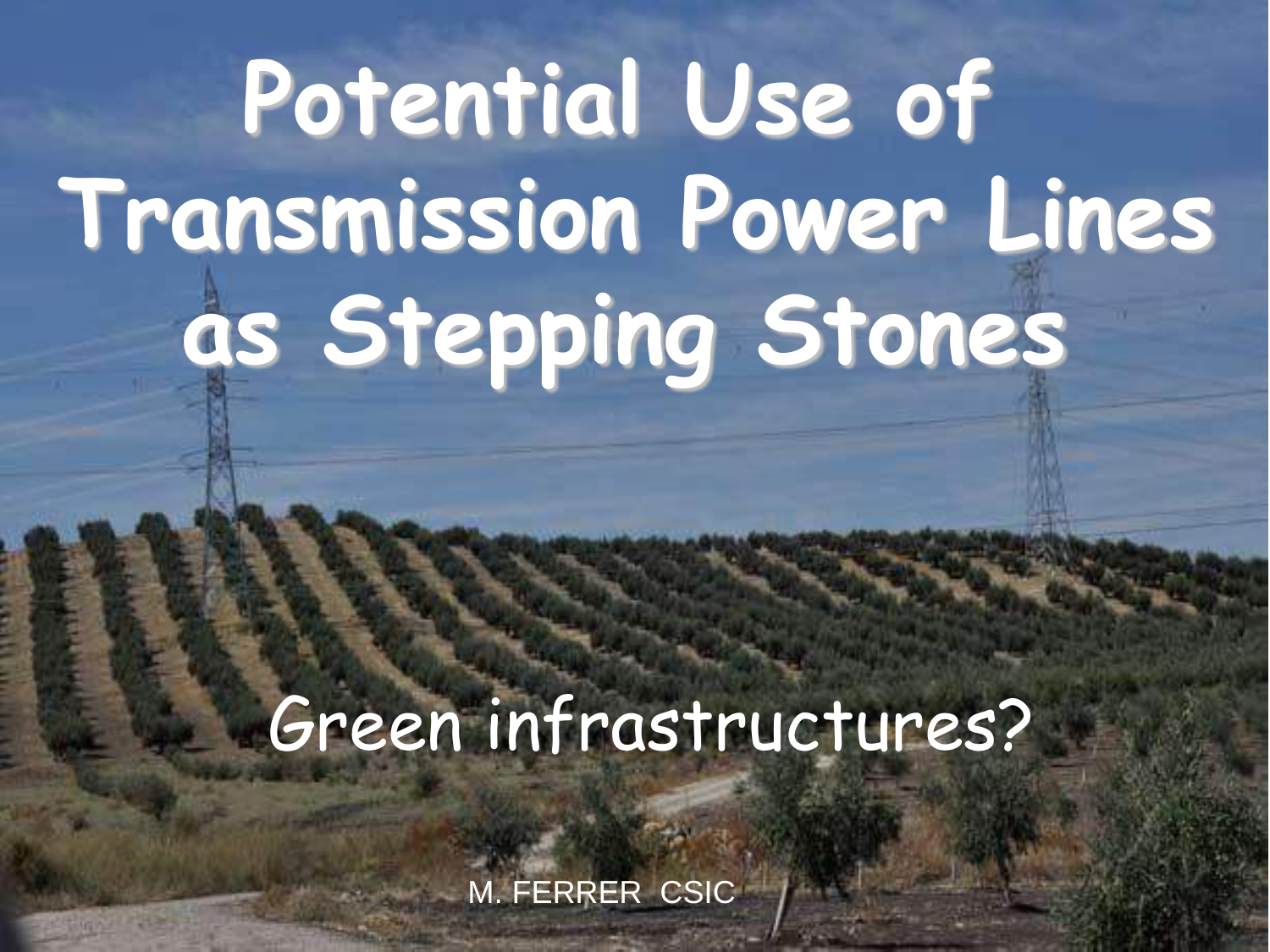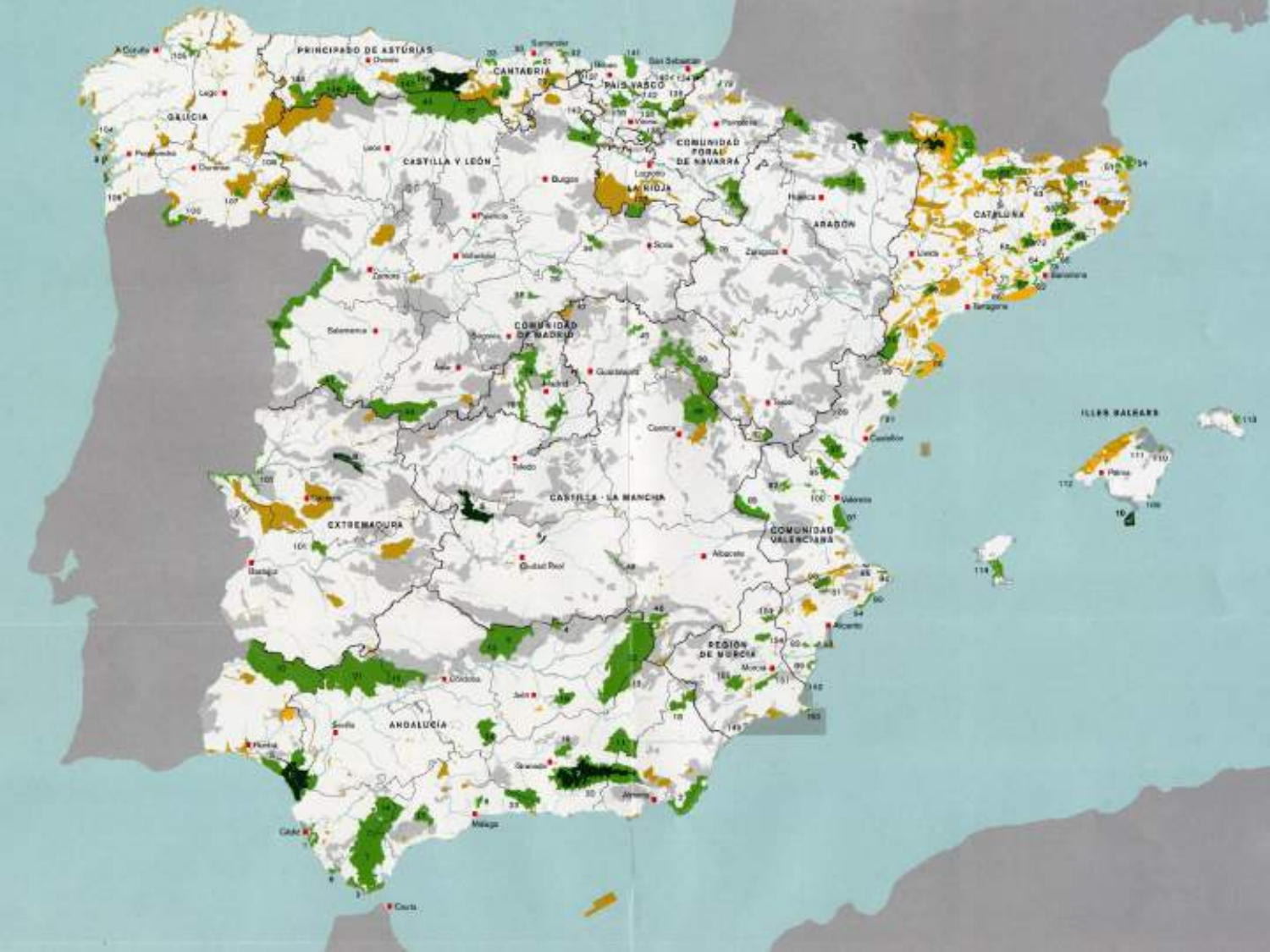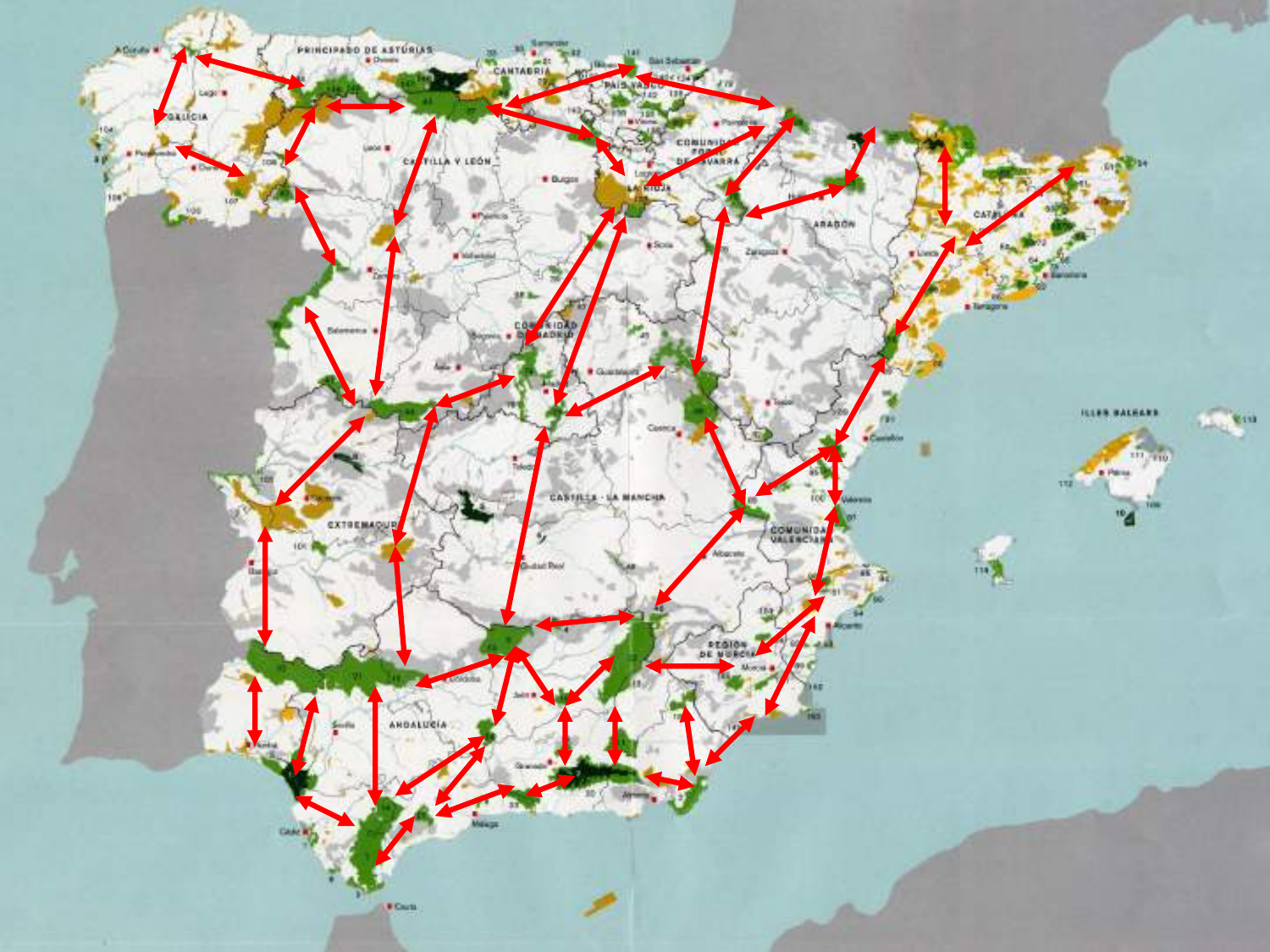

#### **Two power lines in parallel:**

- Green dots: Old Power Line
- Red dots: New Power Line

#### **Selected pylons:**

- Old power line: 82, 83 and 84
- New power line: 92, 93 and 94
- Control old power line: 65 and 74
- Control outside: Area 1 and Area 2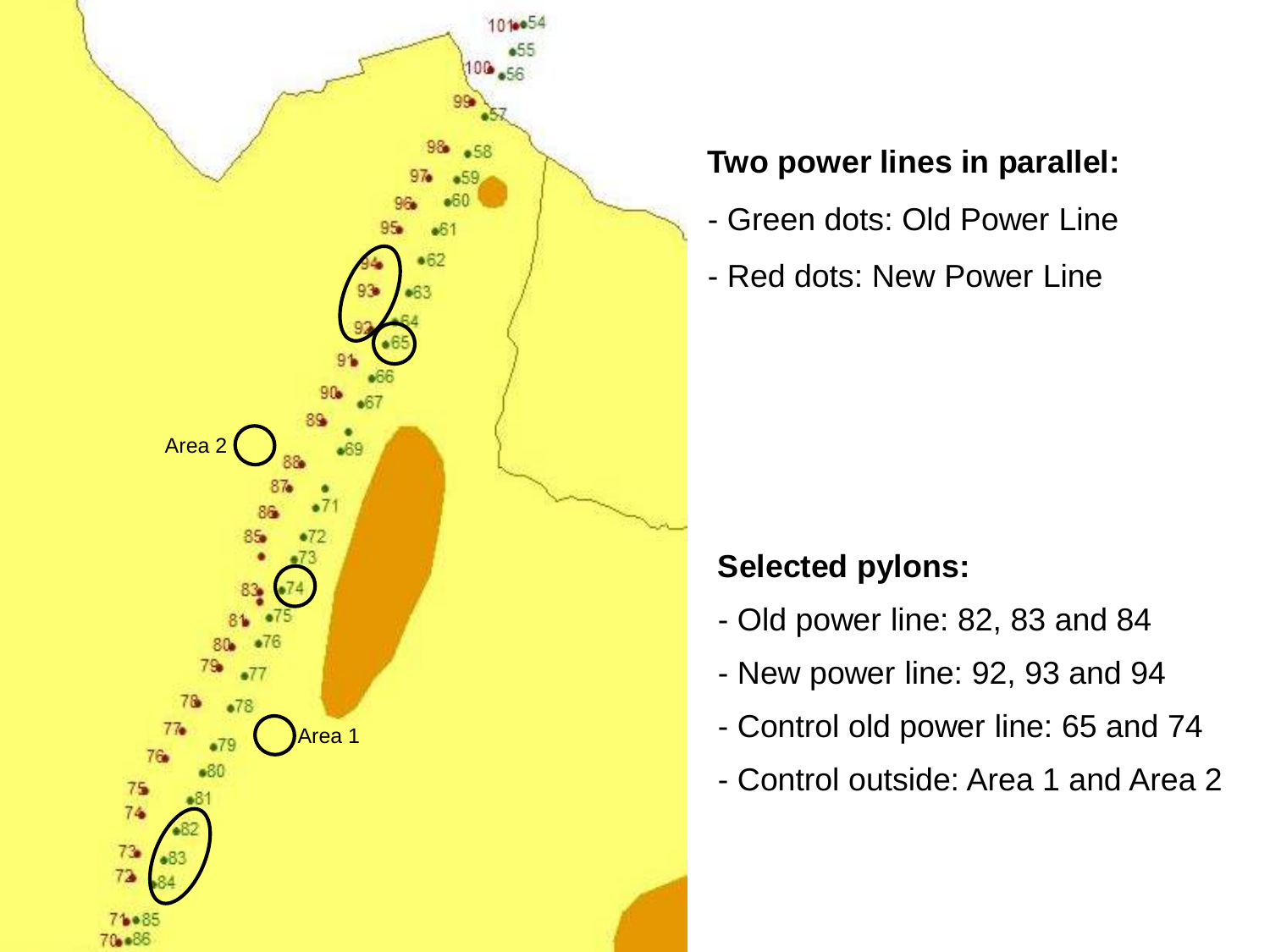**Plant with native species in selected pylons:** 

- Crataegus monigyna
- Rosa s.p.
- Rhamnus alaternus
- Myrtus communis
- Phyllirea angustifolia
- Retama sphaerocarpa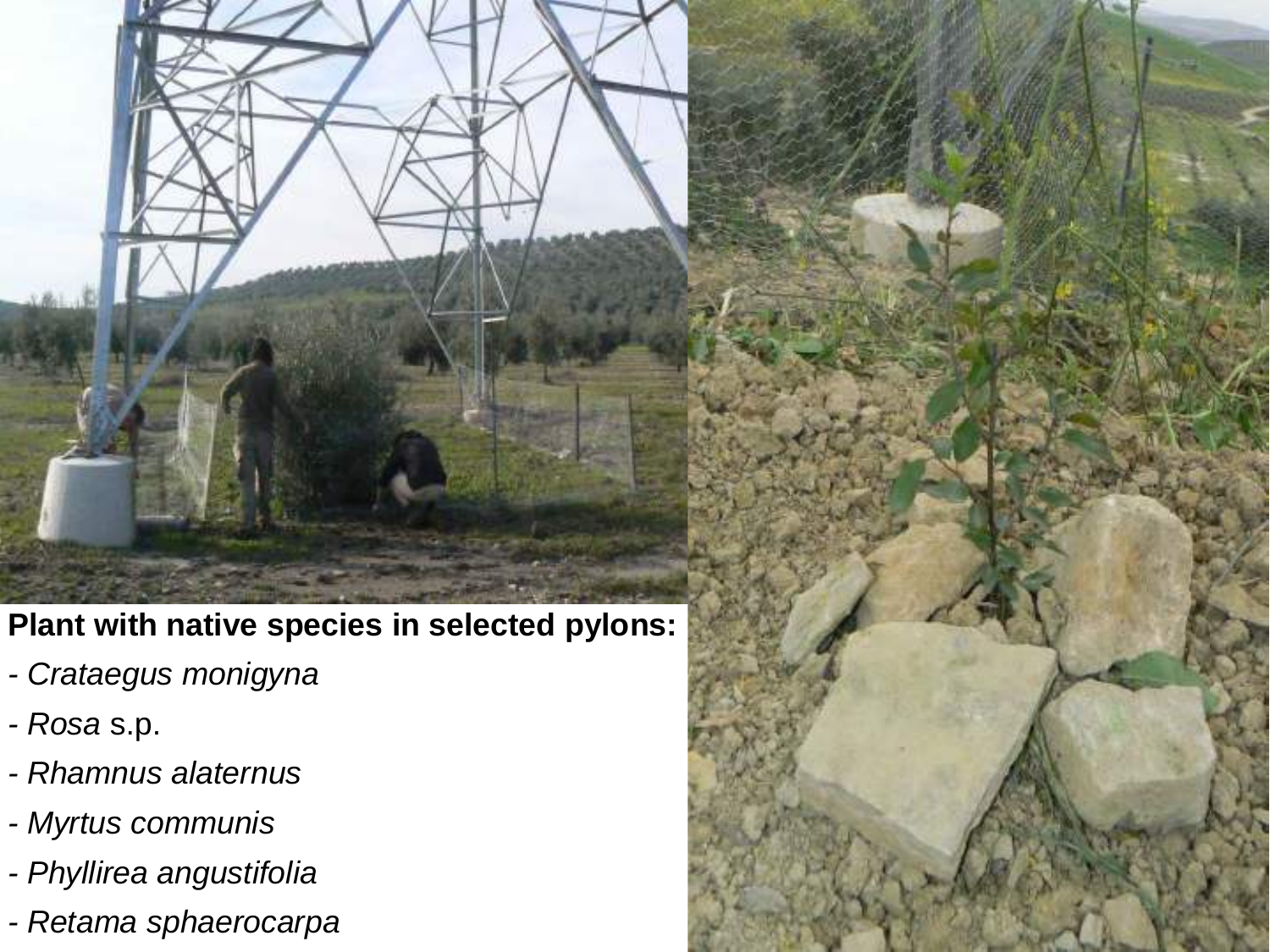



- Specific shelter for small mammals with stones.
- Surround with fences to avoid plant predation.

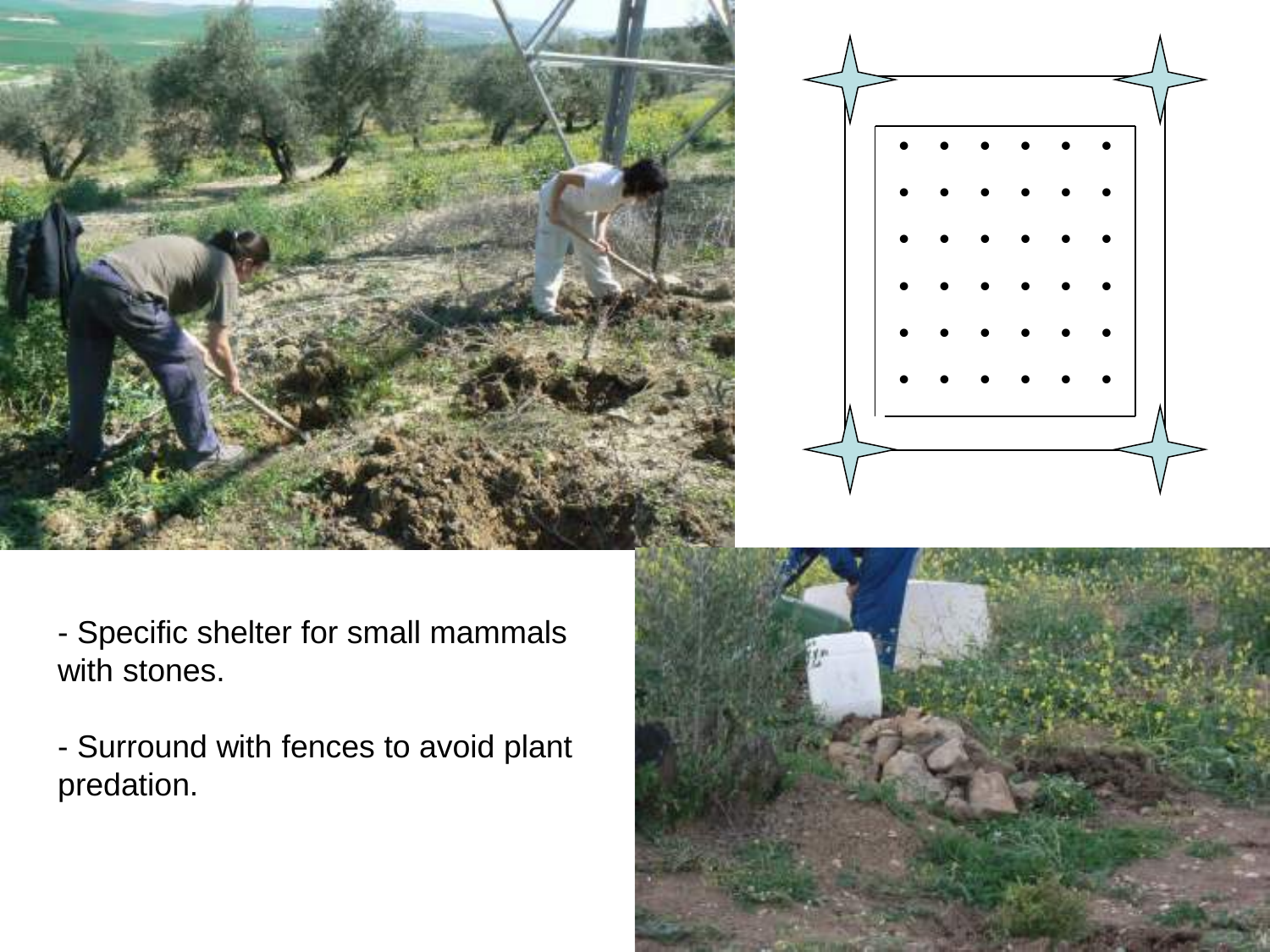

- Eight Sherman live traps inside each pylons.
- Checked once per day during five days in each season.
- Several variables are taken to captured small mammals.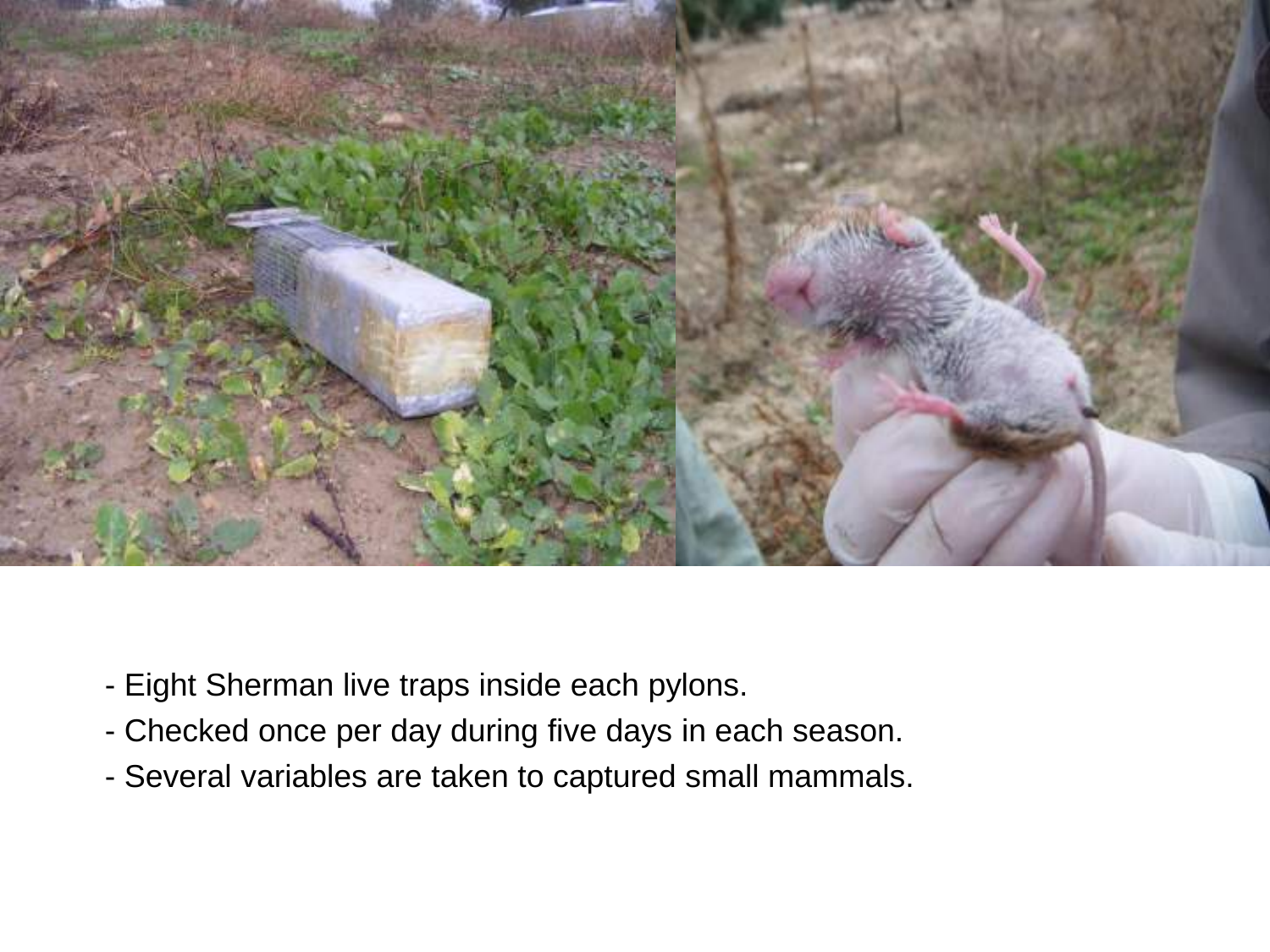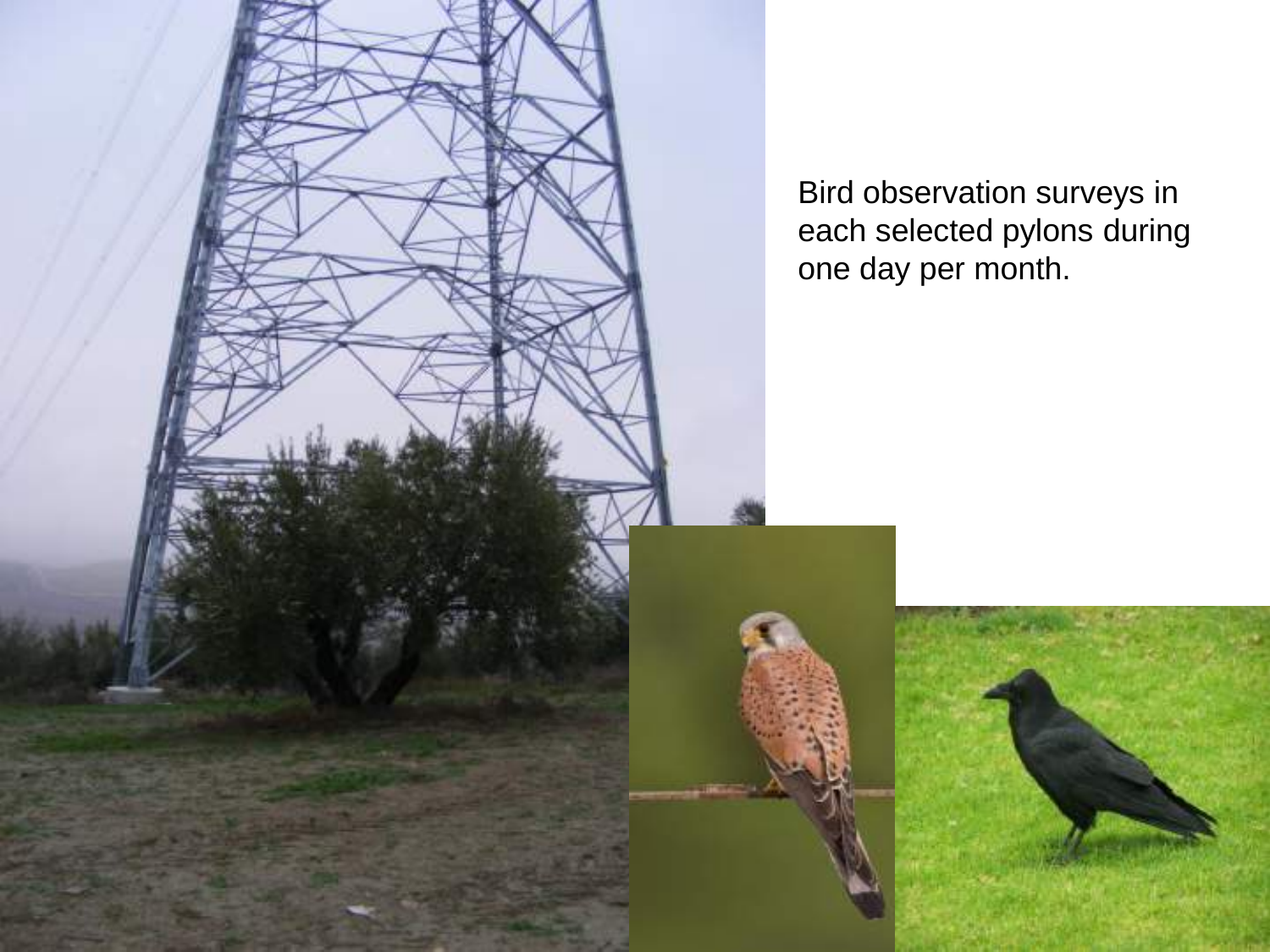

- Traps for insects in each selected pylons.
- Checked once per day during five days in each season.
- Collected all in laboratory.

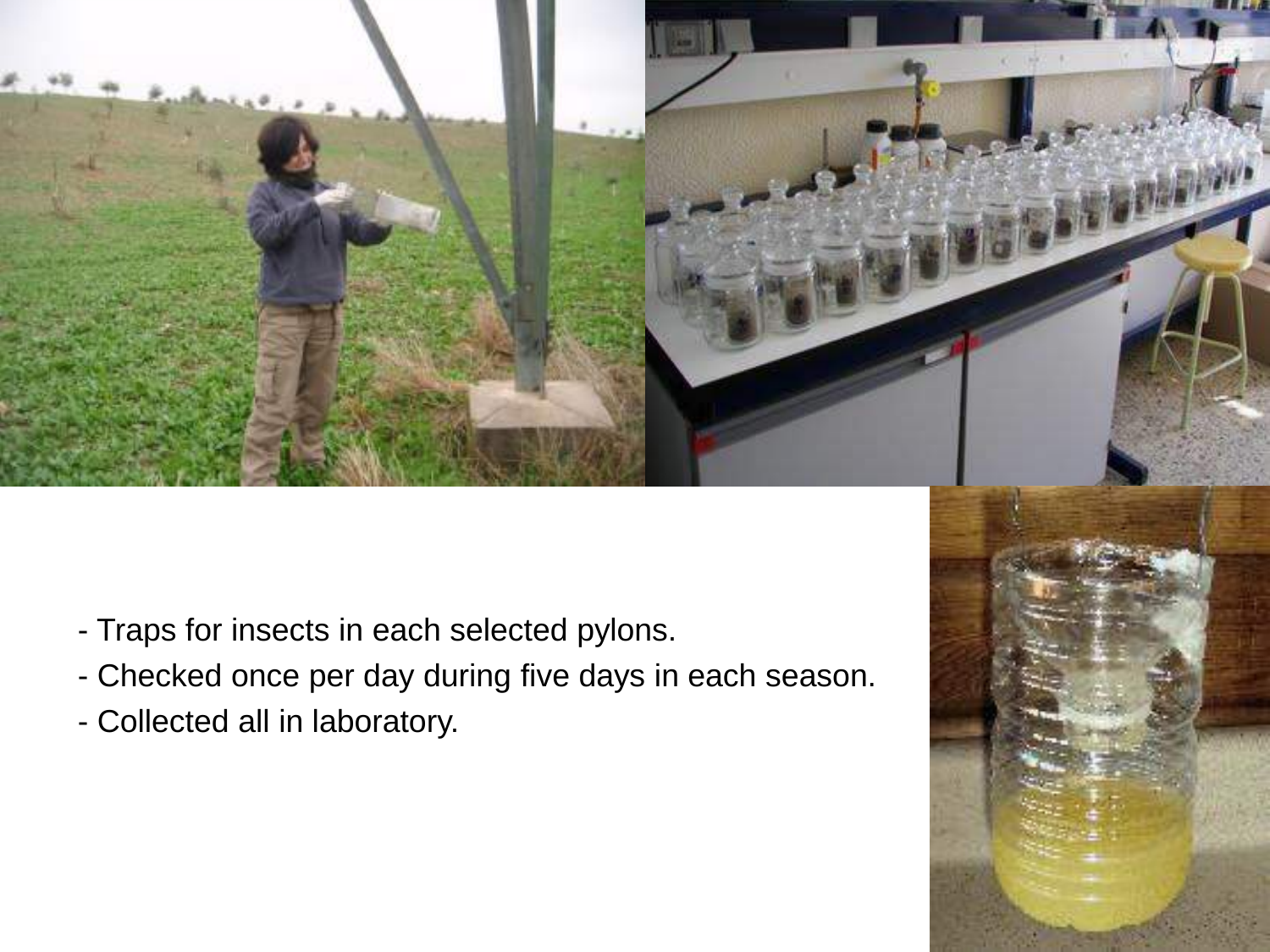#### PRELIMINARY RESULTS



|         |                                  | <b>Small mammals Bird observations</b> |
|---------|----------------------------------|----------------------------------------|
| Control |                                  | 21                                     |
| Control | $\mathbf \Omega$                 |                                        |
| Plant   | $\overline{2}$                   | 37                                     |
| Plant   | 4                                | 13                                     |
| Plant   | 52                               | 9                                      |
| Plant   | 0                                | 53                                     |
| Plant   | 3                                | 23                                     |
| Plant   | Ω                                | 27                                     |
|         |                                  |                                        |
|         |                                  |                                        |
|         | Area 1 Control<br>Area 2 Control | Type                                   |

- Total number of small mammals and birds detected during the different observations.
- Data from insect traps is not yet analysed.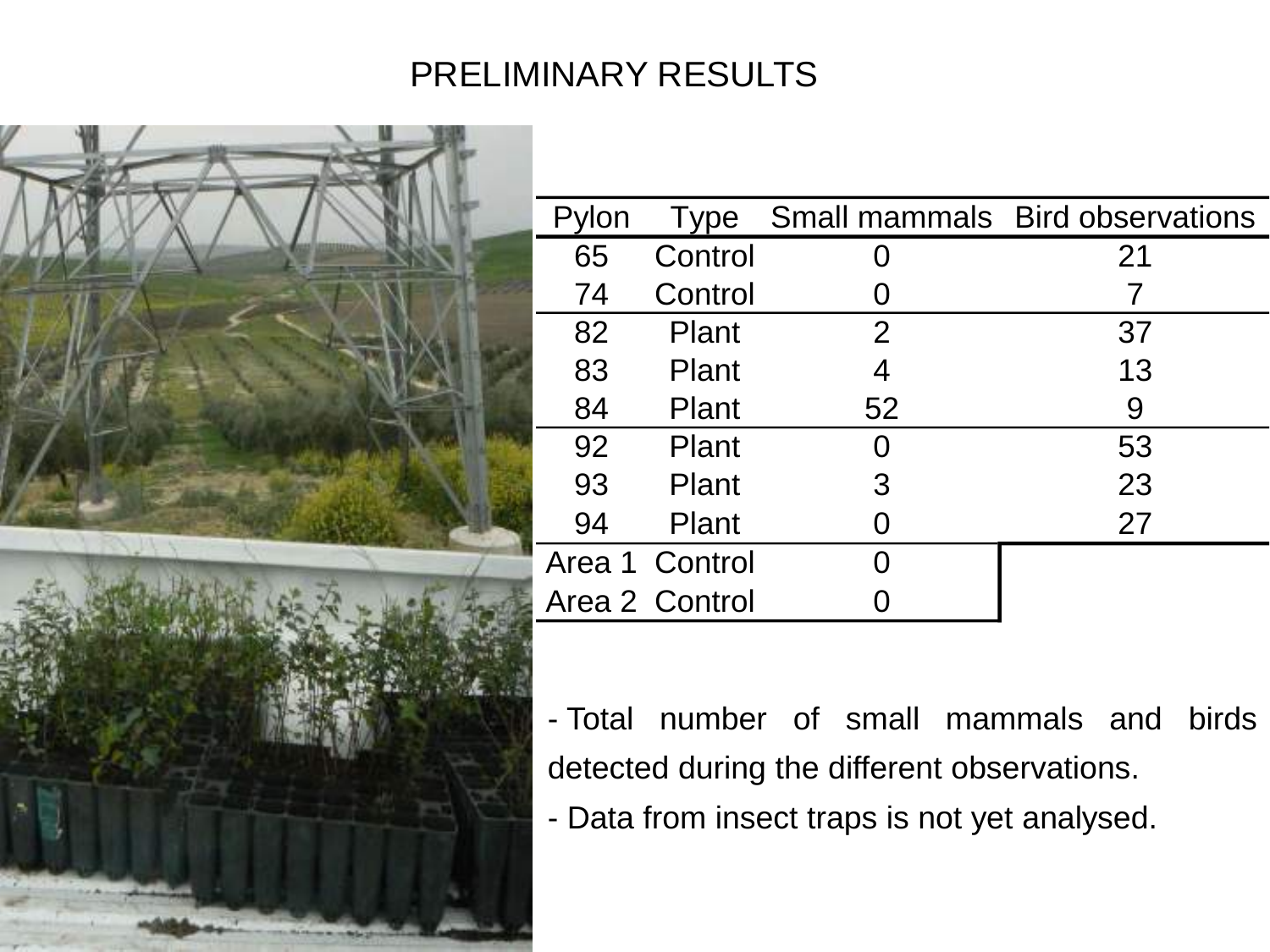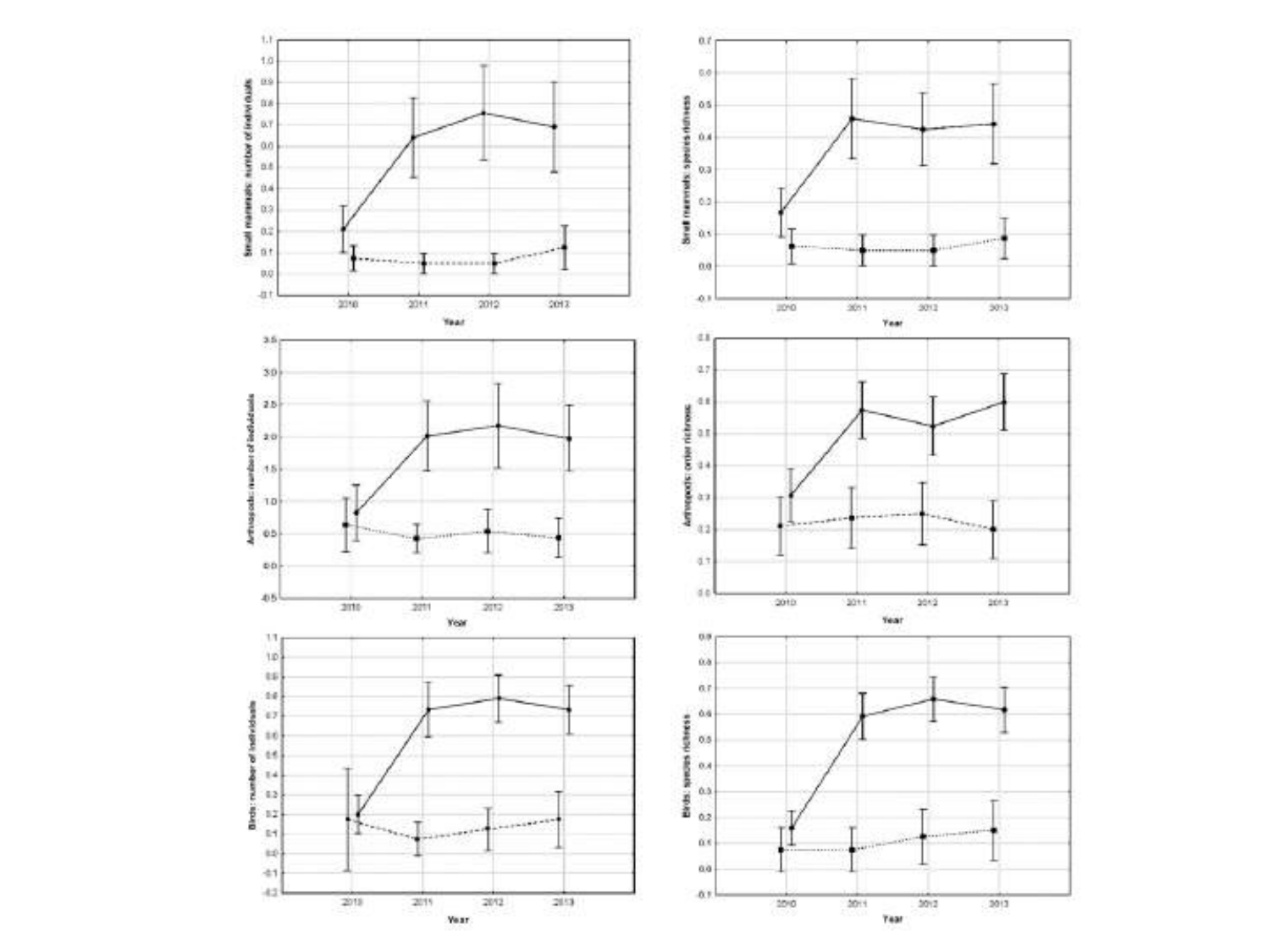#### First record of Blue Kite (Elanus caeruleus) breeding in power lines